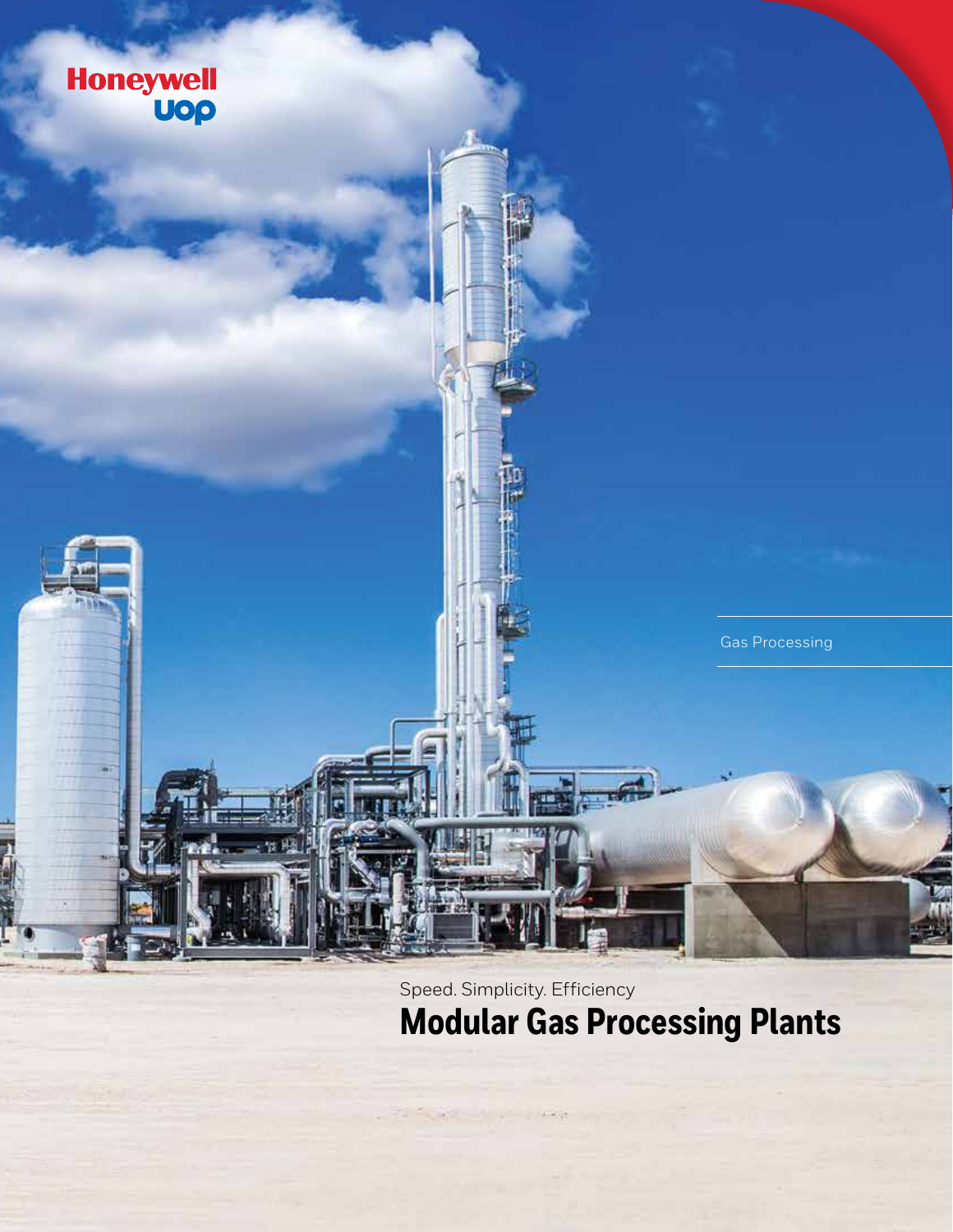# **The Golden Age of Gas**

**Over the next decade, global gas use will rise by more than 20% and will account for almost one quarter of energy demand. To prepare for this, it is vital that we develop existing, proven reserves and tap into the world's vast unconventional gas and oil resources, but this doesn't come without challenges.**

# **To Meet Demand, Gas Processors Need the Right Solution**

Much of the world's gas reserves are located in remote, hard-to-reach locations, requiring solutions that can be applied in varying conditions. Meanwhile, gas developers need to be able to predict and control capital spending, while maximizing the value of their natural gas and natural gas liquids (NGLs). The solution: Honeywell UOP modular equipment.

# **Modular Equipment –The Solution for Gas Processing**

UOP provides solutions for your gas processing project, including shop fabrication, construction management, startup, and operations. We offer a range of solutions to best meet your gas processing needs – from straightforward dew pointing operations, to maximum NGL recovery.

# **Modular Design for Reduced Costs and Predictable Timelines**

Our modular gas processing plants are factory-built using a unique design and construction approach that allows for quick fabrication and superior quality control. Due to pre-fabricated construction, your plant can be shipped by truck – even to remote locations. Upon delivery to a prepared worksite, the equipment is ready to install. Modules are designed to fit together rapidly, significantly reducing site construction time, expense and associated delays.





#### **Helping Customers Increase Profits:**

- 
- 
- 
- 

#### **Benefits of the UOP Modular Approach:**

- 
- 
- Predictable schedules and costs
- 
- 
- 

# **Gas Processing Solutions**

Since the 1950s, UOP has provided technologies to condition, treat and upgrade natural gas, enabling customers around the globe to monetize their resources. UOP has completed more than 515 new modular gas units with a combined capacity of more than 40 BCFD of natural gas per day. These companies chose the benefit of reduced installation time, lower capital costs, superior performance, and a faster return on investment. The following modular gas processing plant components are available from UOP.

#### **Acid Gas Treatment**

UOP's flexible solutions help remove harmful acid gas from natural gas streams and improve overall performance. These solutions include UOP amine process plants, adsorbent technologies and UOP Separex™ membrane systems – available with enhanced membranes to increase hydrocarbon recovery and capacity.

#### **Dehydration**

Effective dehydration is critical to avoid unplanned shutdowns, costly equipment repairs and hazardous working conditions. Industry leading UOP MOLSIV™ adsorbents combine to simultaneously remove water and contaminants from the gas stream, protecting downstream equipment and reducing operating costs.

#### **Mercury Removal**

Even at low levels, mercury in natural gas poses a threat to the structural integrity of your equipment. UOP offers HgSIV™ regenerable molecular sieve adsorbents and non-regenerable metal oxide adsorbents to remove mercury from natural gas, LPG and other light hydrocarbon streams.

#### **NGL Recovery**

UOP's cryogenic turboexpander, mechanical refrigeration, and adsorption plants are designed to maximize the recovery of valuable NGLs from the gas stream, and remove heavy hydrocarbons according to the project objectives.

#### **Dew Pointing**

Honeywell UOP offers mechanical refrigeration systems and UOP SeparSIV<sup>™</sup> system for heavy hydrocarbon removal. Dew pointing helps avoid downstream equipment operability issues associated with condensation and liquid slugging, and controls gas heating value.

#### **NGL Fractionation**

UOP fractionation systems provide further separate ethane, propane, butane, isobutane and natural gasoline products from mixed natural gas and liquid streams.

#### **Sulfur Recovery**

Downstream product specifications often require the processor to remove sulfur from the natural gas and liquid streams. UOP provides sulfur recovery systems based on Claus technology with tail gas recovery as well as Merox process technology for extraction of mercaptan from LPG streams.

# **The Honeywell Advantage**

The Honeywell Advantage can deliver more sustainable value to our clients throughout the facility life cycle. Smart process technology and equipment from Honeywell UOP combined with advanced automation from Honeywell Process Solutions delivers faster, more sustainable value throughout the facility lifecycle. Your modular gas plant can benefit from comprehensive industrial security, fire and gas safety solutions and total metering solutions for gas and liquids. The benefits of the Honeywell Advantage include:

#### **Starting Up Your Facility Sooner**

- Pre-engineering completes automation by 30-40% before project starts
- Fully integrated UOP critical control applications
- Startup competency programs
- Eliminate delays with single-technology platform

#### **Reaching Target Production Faster**

- UOP's design and operational expertise captured in HPS Platforms
- UOP process captured in ASM-compliant graphics<sup>1</sup>
- Pre-configured alarm help
- UOP best practices included

#### **Operating at Peak Performance**

- Embedded process knowledge in APC for optimized production
- Locally delivered global excellence
- Long-term customer support
- Apps to enhance safety, productivity, and reliability



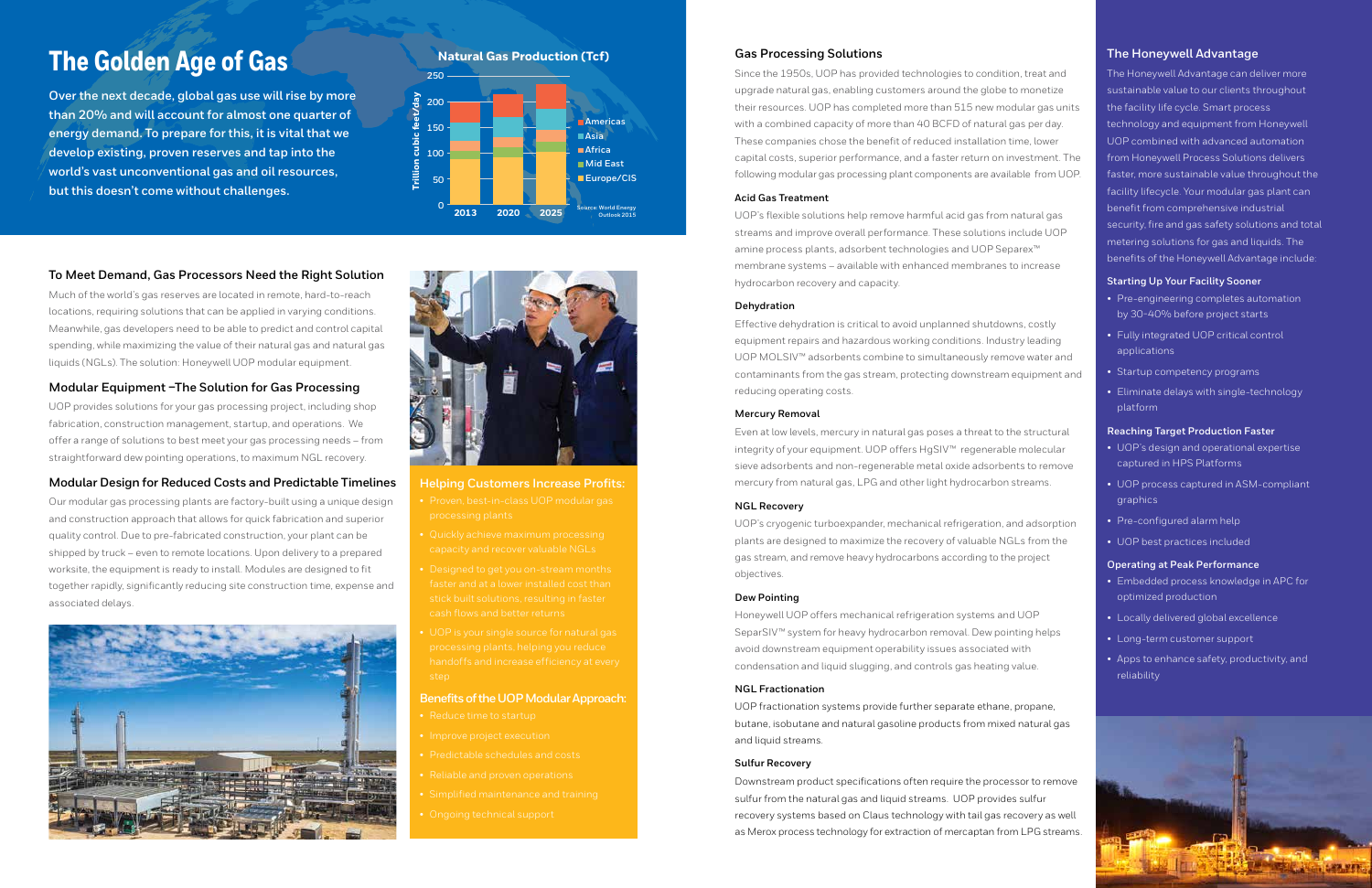

# **Balance of Plant**

- Experion Plant Control System
- Safety System (ISSS)
- Fire & Gas Detection
- · RTU/SCADA
- MeterSuite<sup>™</sup> Gas & Liquid Metering
- Mercury Removal Unit
- · Slug Catcher
- Inlet Separation & Compression
- Residue Compression
- $-MCC$
- · Pipe Racks & Structures
- Callidus Flares
- Callidus Thermal Oxidizers

# **NGL Recovery Refrig Loop**

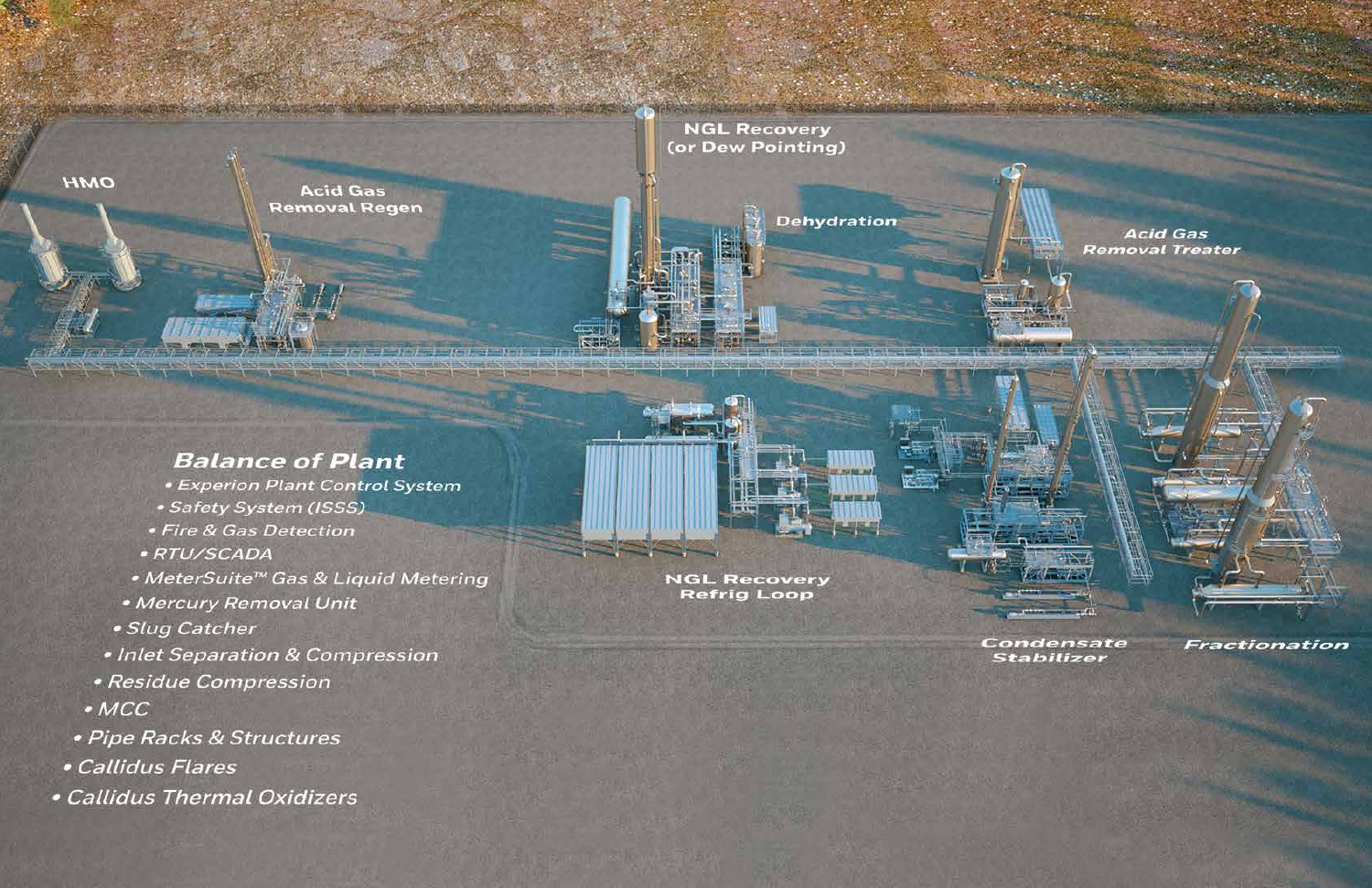# **Modular Plant Case Studies**

**Situation:** A natural gas provider needed to expand capacity quickly to meet growing supply needs. As explained by the customer, a single train, stick-built design would have taken months longer and first gas would have been delayed until enough capacity was available to commission a larger plant. The natural gas provider risked losing the opportunity to use short term cash flow to pay for future growth.

**Solution:** Honeywell UOP delivered a multi-train, preengineered modular gas processing plant, which enabled the customer to complete construction and expand capacity in less time than with a stick-built design.

**Situation:** A customer with natural gas containing high levels of valuable natural gas liquids (NGLs) was seeking the most economical way of recovering the liquids while producing pipeline quality residue gas. The customer sought to minimize project risk through a proven high recovery cycle provided by an experienced supplier.

**Results:** The project was completed on time and within budget due to the fast and reliable modular, pre-engineered gas processing plant. The UOP modular plant allowed for the rapid capture of additional business opportunities by expanding to multiple trains for processing and fractionation. The customer improved their returns by an estimated \$2-5 million USD for every additional day that each train of their plant was up and running.

**Solution:** Honeywell UOP delivered an integrated modular solution including its Slug Catcher, Stabilizer, Inlet Compression, Amine Gas Pretreatment, Cryogenic NGL Recovery Plant and NGL Storage Tanks.

**Results:** Honeywell UOP delivered the full modular equipment scope on time and within budget, enabling fast startup, low delivered capital costs, high up-time and low maintenance costs.



### **Dedicated aftermarket support**

From start to finish, our global sales, engineering, service and support staff is there to understand your goals and ensure your needs are met with proven products and technology. Our dedicated customer support organization addresses your aftermarket needs, including debottlenecking and capacity increases, process performance improvement, hardware upgrades, operations training and field support supervision. Our extensive service offerings, coupled with our unmatched technical knowledge and experience, can help you focus on profitability.

With extensive installations around the world, UOP has the field experience and technical expertise to service plants that are dependable, safe and easy to maintain – for all your gas processing needs.

# **More than 100 years of global experience, and counting**

Honeywell UOP provides process technology, materials, and equipment for gas processing, refining and petrochemical industries. With 16 engineering and R&D centers and 13 manufacturing facilities in 19 countries, we are close to our customers wherever they are. Since 1914, UOP has developed more than 70 licensed processes and have 3,000 active patents for the industries we serve. UOP has a global modular equipment base of more than 1,600 units installed, including over 515 modular gas units, and provides a full range of technical services and support.



**Global Modular Equipment Experience**